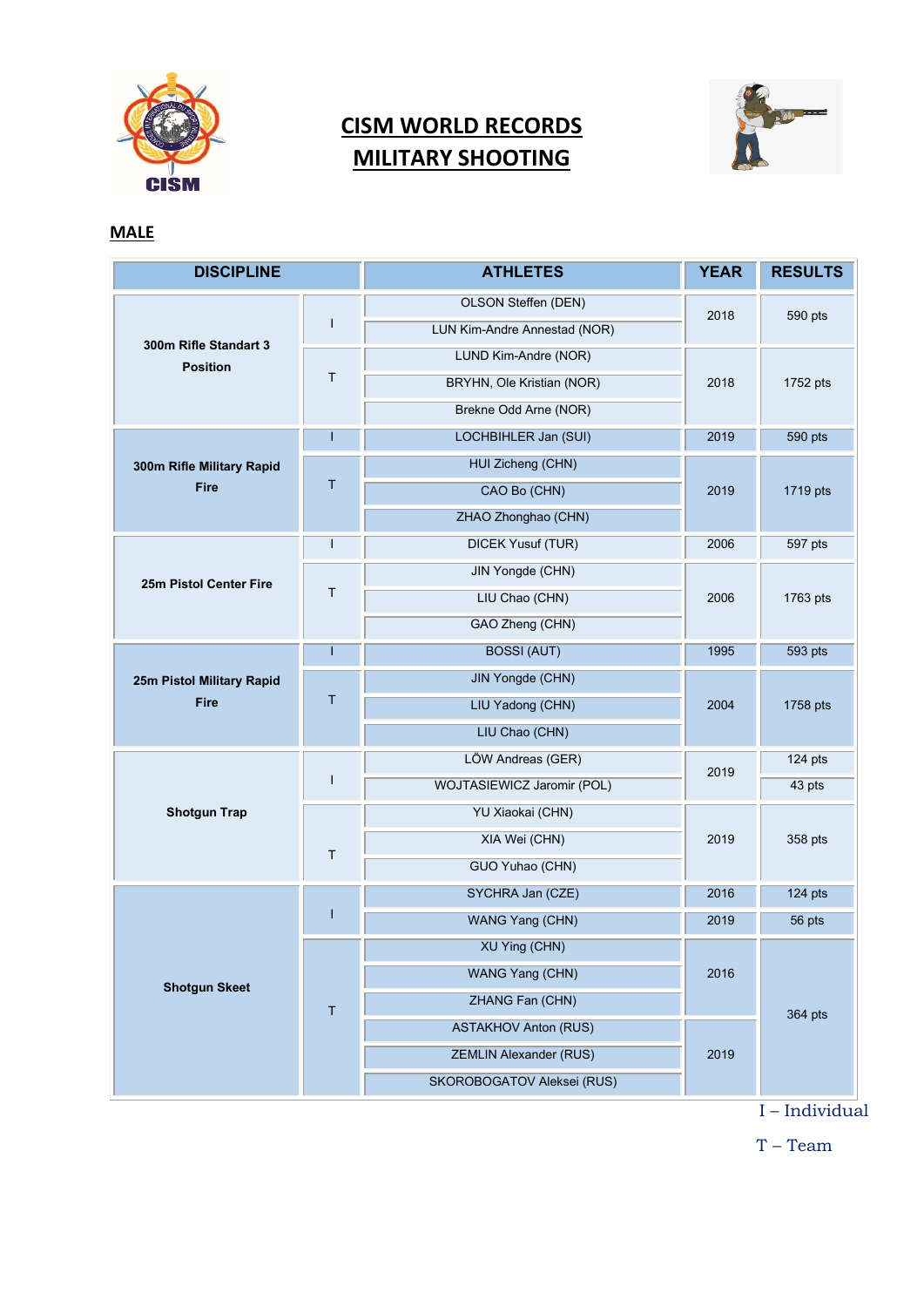## **FEMALE**

| <b>DISCIPLINE</b>                 |              | <b>ATHLETES</b>                    | <b>YEAR</b> | <b>RESULTS</b> |
|-----------------------------------|--------------|------------------------------------|-------------|----------------|
| 50m Rifle Standart 3 Pos<br>3X40  | ш            | <b>KARIMOVA Iuliia (RUS)</b>       | 2019        | 1185 pts       |
|                                   |              | ZYKOVA Iuliia (RUS)                |             |                |
|                                   | $\mathsf T$  | KARIMOVA Iuliia (RUS)              | 2019        | 3542 pts       |
|                                   |              | ZYKOVA Iuliia (RUS)                |             |                |
|                                   |              | KHOROSHEVA Polina (RUS)            |             |                |
| 50m Rifle Prone                   |              | PLENGSAENGTHONG Ratchadaporn (THA) | 2019        | 626.2 pts      |
|                                   |              | KALNYSH Nataliia (UKR)             | 2019        | 1867.4 pts     |
|                                   | T            | ILINA Anna (UKR)                   |             |                |
|                                   |              | LESKIV Lesia (UKR)                 |             |                |
| 25m Pistol                        | $\mathbf{I}$ | LI Duihong (CHN)                   | 1993        | 590 pts        |
|                                   |              | GROZDEVA (BUL)                     | 1996        |                |
|                                   |              | THURMANN Stefanie (GER)            | 2015        |                |
|                                   |              | REITZ Sandra Stanja (GER)          | 2019        |                |
|                                   | $\mathsf T$  | LOGVINENKO Marina (RUS)            | 1993        | 1754 pts       |
|                                   |              | <b>BELYEVA Galina (RUS)</b>        |             |                |
|                                   |              | KHOMYLEVA Lioudmila (RUS)          |             |                |
| 25m Pistol Military Rapid<br>Fire | ı            | SHAPIALEVICH Zhanna (BLR)          | 2008        | 592 pts        |
|                                   | T            | REITZ Sandra (GER)                 | 2018        | 1744 pts       |
|                                   |              | <b>SKERRIES Michelle (GER)</b>     |             |                |
|                                   |              | <b>VENEKAMP Doreen (GER)</b>       |             |                |
| <b>Shotgun Trap</b>               | I            | WANG Xiaojing (CHN)                | 2019        | 120 pts        |
|                                   |              | LI Qingnian (CHN)                  |             | 43 pts         |
|                                   | T            | LI Qingnian (CHN)                  | 2019        | 357 pts        |
|                                   |              | <b>DENG Weiyun (CHN)</b>           |             |                |
|                                   |              | WANG Xiaojing (CHN)                |             |                |
| <b>Shotgun Skeet</b>              |              | CHEN Xiaoyao (CHN)                 | 2019        | 122/55 pts     |
|                                   | Τ            | CHE Yufei (CHN)                    | 2019        | 353 pts        |
|                                   |              | CHEN Xiaoyao (CHN)                 |             |                |
|                                   |              | ZHANG Heng (CHN)                   |             |                |

I – Individual

T – Team